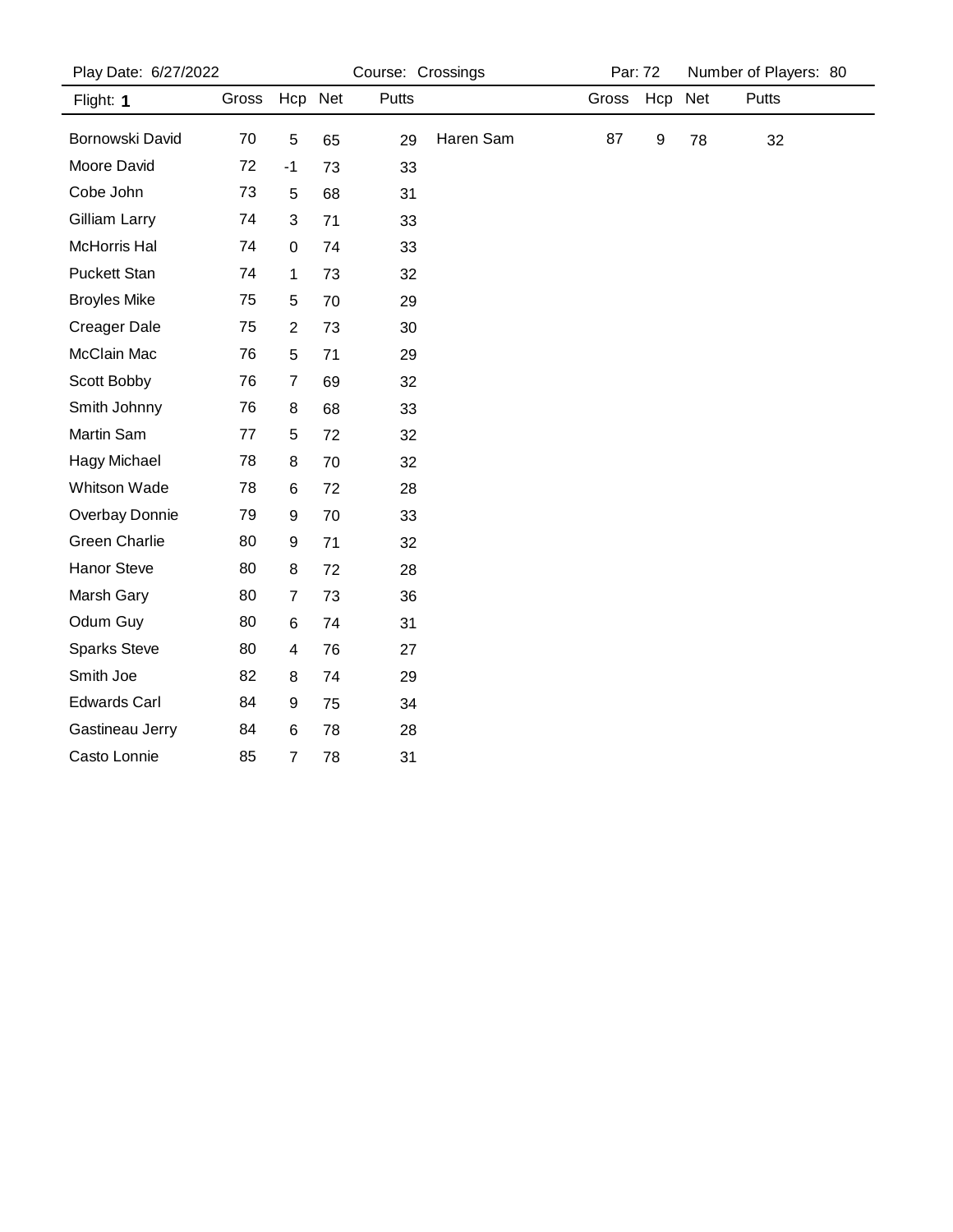| Play Date: 6/27/2022    |       |         | Course: Crossings |       |                    | Par: 72 |         |    | Number of Players: 80 |
|-------------------------|-------|---------|-------------------|-------|--------------------|---------|---------|----|-----------------------|
| Flight: 2               | Gross | Hcp Net |                   | Putts |                    | Gross   | Hcp Net |    | Putts                 |
| Carper David            | 79    | 11      | 68                | 32    | <b>Tipton Doug</b> | 93      | 13      | 80 | 29                    |
| Marsh Kent              | 79    | 13      | 66                | 32    | Carey Rod          | 94      | 17      | 77 | 31                    |
| <b>Brorby Pat</b>       | 80    | 11      | 69                | 30    | Snodgrass Herbert  | 94      | 16      | 78 | 32                    |
| <b>Wagner Rick</b>      | 80    | 10      | 70                | 31    | Wortman Dave       | 96      | 18      | 78 | 35                    |
| Clark Mack              | 83    | 16      | 67                | 30    |                    |         |         |    |                       |
| Huber Ja Dee            | 83    | 14      | 69                | 31    |                    |         |         |    |                       |
| <b>Andrews Clifford</b> | 84    | 13      | 71                | 31    |                    |         |         |    |                       |
| <b>Bell Larry</b>       | 84    | 15      | 69                | 33    |                    |         |         |    |                       |
| <b>Miller David</b>     | 84    | 11      | 73                | 33    |                    |         |         |    |                       |
| Casem Conrad            | 85    | 10      | 75                | 33    |                    |         |         |    |                       |
| <b>Garnett Charlie</b>  | 85    | 13      | 72                | 31    |                    |         |         |    |                       |
| <b>Presnell Ray</b>     | 85    | 12      | 73                | 33    |                    |         |         |    |                       |
| Campbell David          | 86    | 17      | 69                | 31    |                    |         |         |    |                       |
| Johnson Don             | 86    | 16      | 70                | 34    |                    |         |         |    |                       |
| <b>White Steve</b>      | 86    | 15      | 71                | 32    |                    |         |         |    |                       |
| <b>Buehrig Britton</b>  | 88    | 15      | 73                | 34    |                    |         |         |    |                       |
| <b>Compton Barry</b>    | 88    | 10      | 78                | 32    |                    |         |         |    |                       |
| Glenn Bob               | 88    | 16      | 72                | 36    |                    |         |         |    |                       |
| <b>Scalf Michael</b>    | 88    | 15      | 73                | 35    |                    |         |         |    |                       |
| <b>Bishop Glenn</b>     | 89    | 17      | 72                | 33    |                    |         |         |    |                       |
| Gould Dan               | 89    | 17      | 72                | 35    |                    |         |         |    |                       |
| Hogan John              | 89    | 15      | 74                | 33    |                    |         |         |    |                       |
| Stinson Doug            | 89    | 14      | 75                | 31    |                    |         |         |    |                       |
| Larson Gary             | 90    | 18      | 72                | 30    |                    |         |         |    |                       |